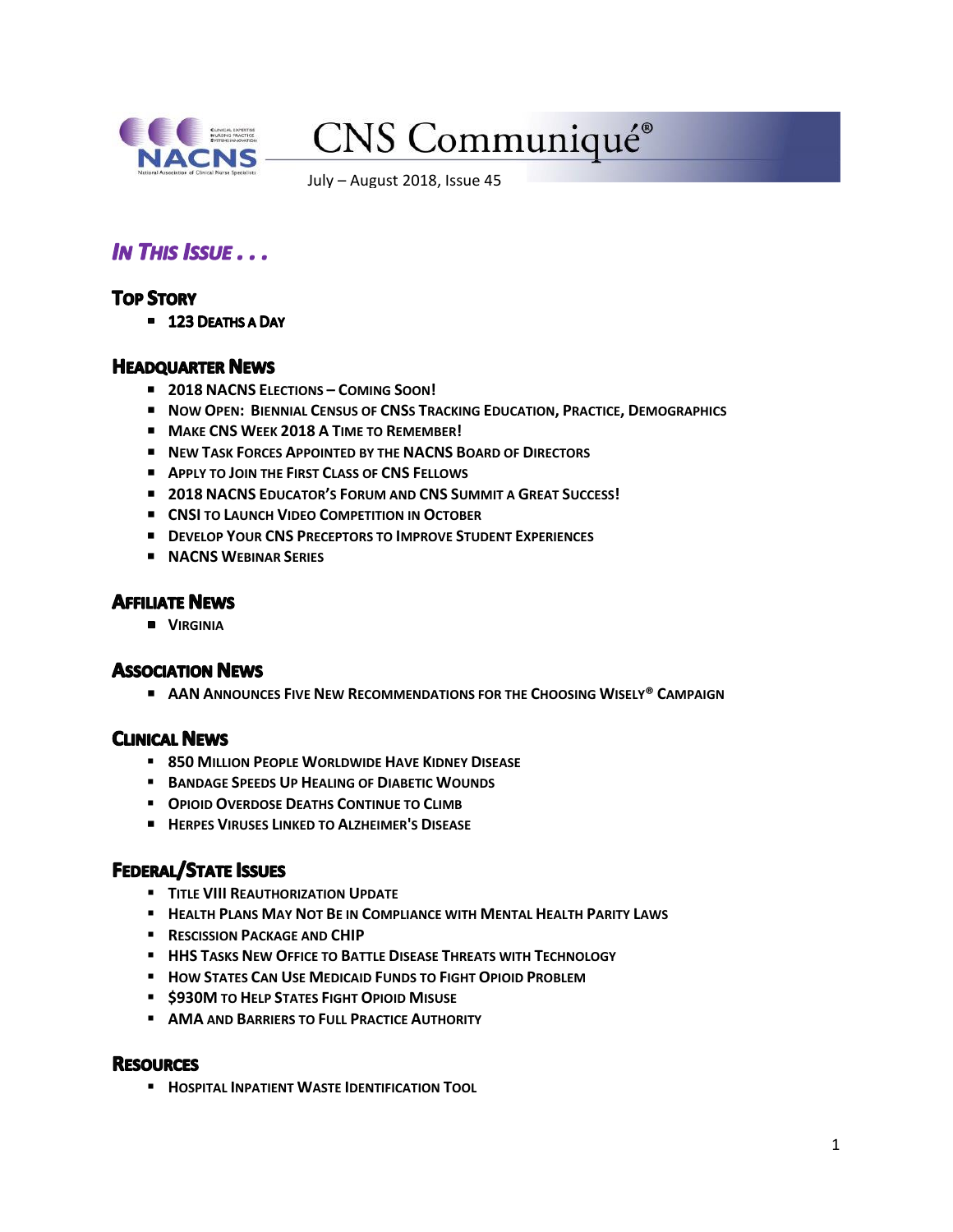# **TOP STORY**

# **123 DEATHS A DAY**

A recent study found that the nation's suicide rate rose by 25% over the past two decades. Published in the June 8, 2018 issue of the Centers for Disease Control and Prevention's (CDC) *Morbidity and Mortality Weekly Report*, the new report names suicide as the 10th leading cause of death in the United States.



The report found nearly 45,000 suicides, or about 123 suicides a day, occurred in the United States in 2016, which is more than twice the number of homicides. Statistics demonstrate that suicide is a substantial threat and it causes an alarming loss of life. Yet, through the decades, homicides received much more attention than suicides.

Among people ages 15 to 34, suicide was the second leading cause of death. White males accounted for seven of 10 suicides in 2016. Male suicide rates were constant after the late teenage years and stayed constant into their 60s. Once males entered their 60s, 70s and 80s, the suicide rate began to climb dramatically. In contrast, women had a gradual rise in suicide rates to midlife, and then the rate began to decline.

Firearms were the most common method of suicide overall (48.5%), and decedents without known mental health conditions were more likely to die by firearm (55.3%) than those with known mental health conditions. Homes with guns had more firearm suicides than homes without. The chance of a family member dying with a gun in a suicide was much greater than the chance of an intruder getting killed with that gun.

Mental health conditions are often seen as the cause of suicide, but suicide rarely is caused by any single factor. Many people who die by suicide are not known to have a diagnosed mental health condition. The opioid crisis is a medical disaster. It contributes to suicide rates, but is not the sole driver just as the economic recession in 2008, which occurred after the suicide rate was already rising, is one potential factor but not the full explanation. Other problems often contribute to suicide, e.g., those related to relationships, substance use, physical health, and job, money, legal, or housing stress.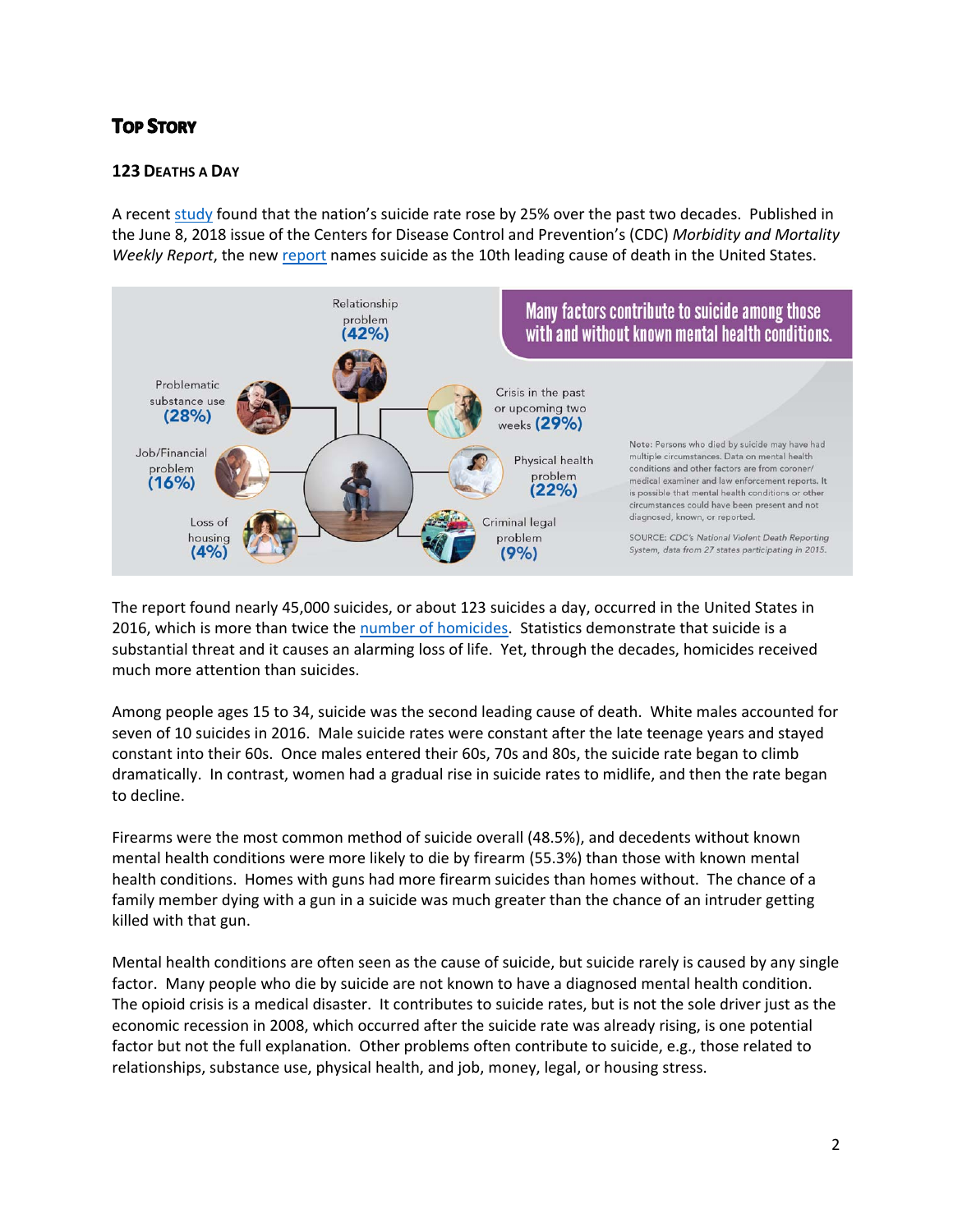Suicide is highly preventable. Research shows one effective strategy for lowering the suicide rate is improving health care providers' capacity for diagnosing and treating depression – which is the psychiatric causal factor in 60% of suicides with psychiatric disorders, and 90% of all suicides occur in the context of a psychiatric disorder. About 40% of all suicidal patients see their health care provider within 30 days of dying by suicide, and about 80% see their provider within 12 months. These patients likely talk about physical symptoms, when those symptoms actually represent a depression with physical symptoms. The patient doesn't mention depression. If the provider doesn't ask, the patient doesn't tell the provider.

The report recommends that states take a comprehensive public health approach to suicide prevention. To help states, CDC released a technical package on suicide prevention that describes strategies and approaches based on the best available evidence.

# **HEADQUARTER NEWS**

# **2018 NACNS ELECTIONS – COMING SOON!**

The 2018 Nominating Committee members are working diligently to complete their candidate



interviews and open the 2018 NACNS ballot for member voting. You will be voting on: President‐Elect, Secretary/Treasurer; Board of Director, at large; and Nominating Committee members.

As a CNS, you know how important leadership is to an association. When the ballot is published, we encourage you to read each candidate's information closely and make selections that you personally think would bring diversity and leadership to NACNS. The 2018 Election will open between mid‐ October and November, 2018.

In the past few years, the Nominating Committee has been working to implement a system of candidate selection that is based on contemporary non‐profit association best practices. Each candidate the Nominating Committee brings before the membership for a vote will have had an interview with a nominating committee member and a close review of their election submission materials. The Committee will have deemed each candidate eligible to run for office, informed them of the level of commitment that is needed to serve and given serious consideration to the skills they bring forward to help grow our association.

Please honor the candidates' commitment by taking a few minutes to vote.

# **NOW OPEN: BIENNIAL CENSUS OF CNSS TRACKING EDUCATION, PRACTICE, DEMOGRAPHICS**



NACNS successfully opened its biennial CNS Census on June 1, 2018. This online survey is designed to be completed by anyone who is educated as a CNS. It asks a number of key questions: In what settings do clinical nurse specialists (CNSs) work? In what specialties do they provide care? Are most CNSs authorized to prescribe medication and/or medical equipment? What are the demographic characteristics of those in the field?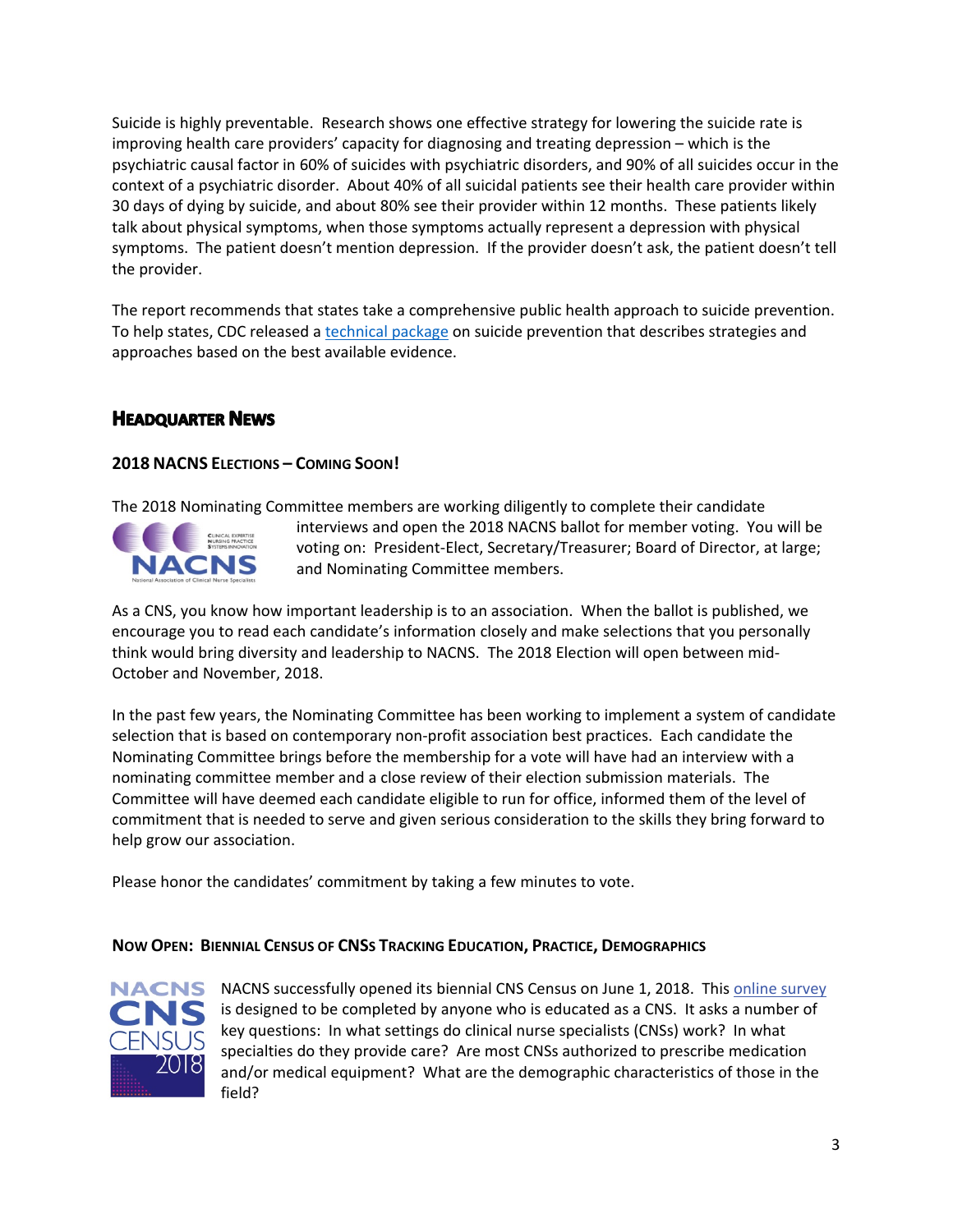The CNS Census is the only source of workforce data specific to the CNS role.

Those who complete the survey will be automatically entered into a drawing to win an Amazon Alexa, donated by Springer Publishing Company, LLC, or one of two certificates for a free webinar from the NACNS 2018‐2019 webinar series. (NACNS staff and Board members are not eligible for the drawing.) Don't miss this important opportunity to help us learn more about you and the CNS role. The survey is scheduled to close on December 31, 2018 and takes an average of less than 10 minutes to complete.

# **MAKE CNS WEEK 2018 A TIME TO REMEMBER!**

September 1 – 7 will be National Clinical Nurse Specialist Recognition Week – a time when hospitals and health care systems pay tribute to and celebrate the valuable role clinical nurse specialists play in health



care. This year's theme is *Clinical Nurse Specialists: Catalysts for Change and Innovation* and people across the country will be drawing attention to the ways CNSs improve patient safety, patient outcomes and quality of care.

CNSs are engaging at the local and state levels to draw attention to the vital role the CNS plays in health care delivery, using

materials NACNS created for them. These materials can be used to educate people throughout the year, so consider purchasing or downloading them to use in early September and over time. On the NACNS website, you will find:

- A package of public relations materials to use to reach out to local media, legislators or other community leaders.
- Reasonably priced logo items, from pens and CNS Week pins to ice packs and notecards to display or purchase as gifts for colleagues.
- The new "CNS" pin, which spells out CNS in rhinestones and makes a terrific piece of jewelry that is a real conversation starter!
- Don't forget our print resources as well:
	- $\checkmark$  CNS brochure
	- $\checkmark$  CNS Myths and Facts
	- $\checkmark$  CNS Agents of Change
	- 2016 CNS Census Infographic

If you have a particularly innovative or successful celebration or project for CNS Week, tell us about it! Please email a description and photos to info@nacns.org or post on our Facebook page.

# **NEW TASK FORCES APPOINTED BY THE NACNS BOARD OF DIRECTORS**

The NACNS Board of Directors voted at their May and June 2018 meetings to institute three new task forces for NACNS.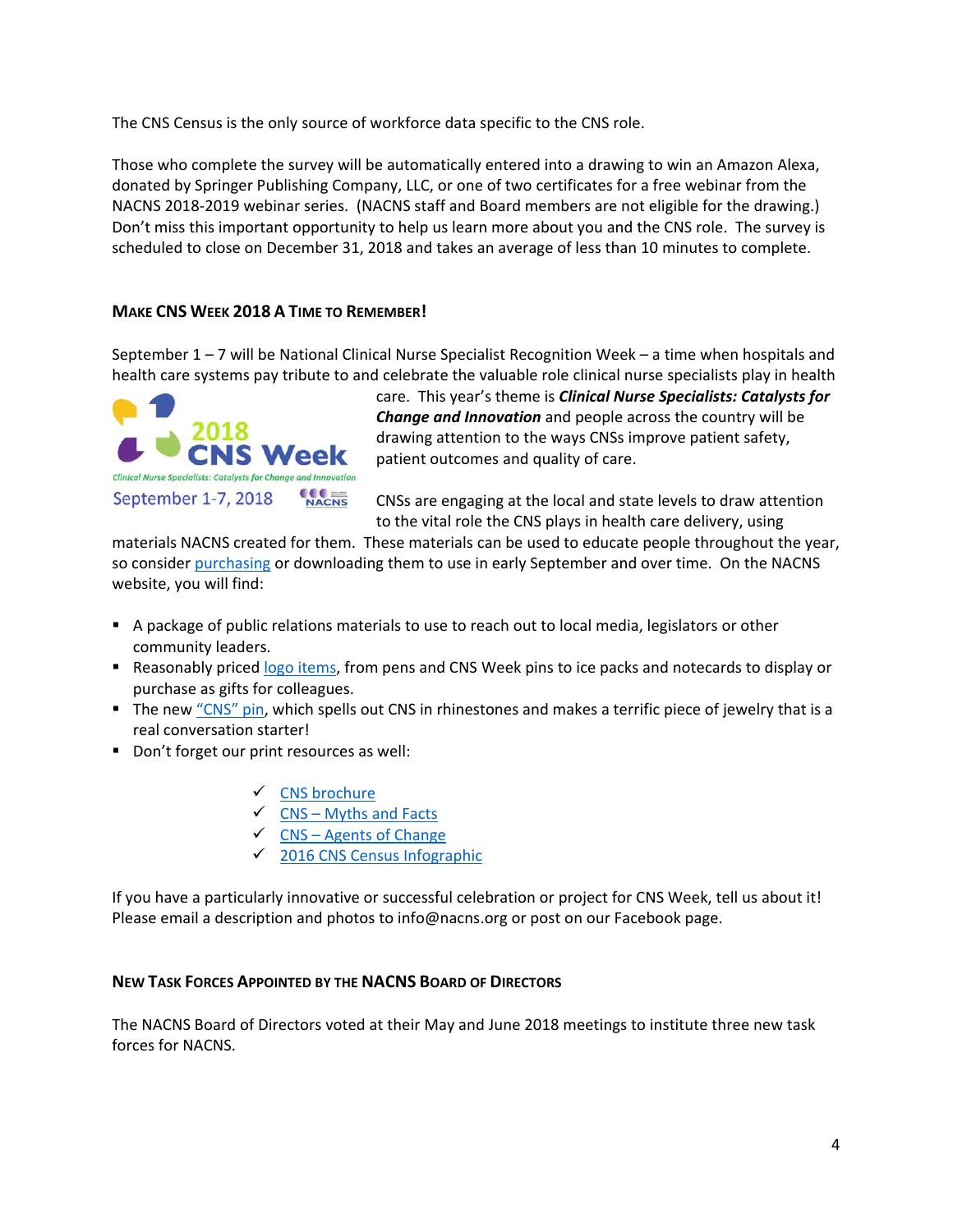The first would be engaged to revise the NACNS document – *Core Practice Doctorate CNS* **Competencies**. This task force will begin when the revision of the 3<sup>rd</sup> Revised CNS Statement for Clinical Nurse Specialists Practice and Education is close to completion.

The other two new task forces will address important topic areas:

- **The CNS and population health, and**
- How the CNS bridges the growing nurse expertise gap.

The board will finalize the charges for these important task forces in August 2018. All task forces have been or will be selected through a "call for volunteer" process; each call is specific to the charge of the task force. Unlike committees where NACNS volunteers are appointed for two-year terms, task force work and length of service is related to each task force's scope of work.

# **APPLY TO JOIN THE FIRST CLASS OF CNS FELLOWS**

THE CLINICAL NURSE SPECIALIST The CNS Institute created the inaugural CNS Fellowship to showcase CNSs INSTITUTE who have made outstanding contributions to the CNS role, been devoted mentors to future generations of CNS leaders and directly influenced the

CNS role in their communities.

Application requirements include:

- **Providing a letter of endorsement by one colleague, preferably a supervisor, who can verify** contributions to CNS practice and leadership.
- **Being a current NACNS member and having maintained membership for the past two years.**
- Having worked as a CNS for at least five years.
- Being credentialed as a CNS or educated as a CNS, plus having significant past contributions as a CNS.

Applications for the inaugural CNS Fellowship opened on June 1 and will close on October 1, 2018.

# **2018 NACNS EDUCATOR'S FORUM AND CNS SUMMIT A GREAT SUCCESS!**



CNS leaders from across the country came together in the Washington, DC area in July for a pair of cutting‐edge meetings designed to stimulate national‐level policy discussions on CNS education, practice and regulation.

**The CNS Educator's Forum (July 16**) brought together CNS faculty from around the country to discuss, in a collegial atmosphere, issues critical to CNS education. Representatives from diverse education programs discussed

effective recruitment strategies for CNS programs and brainstormed about ways NACNS and CNS programs could consider collaborating to enhance CNS enrollment. Critical discussions were held about the ways the new components of the third edition draft revised *CNS Statement for Practice and Education* could affect CNS education!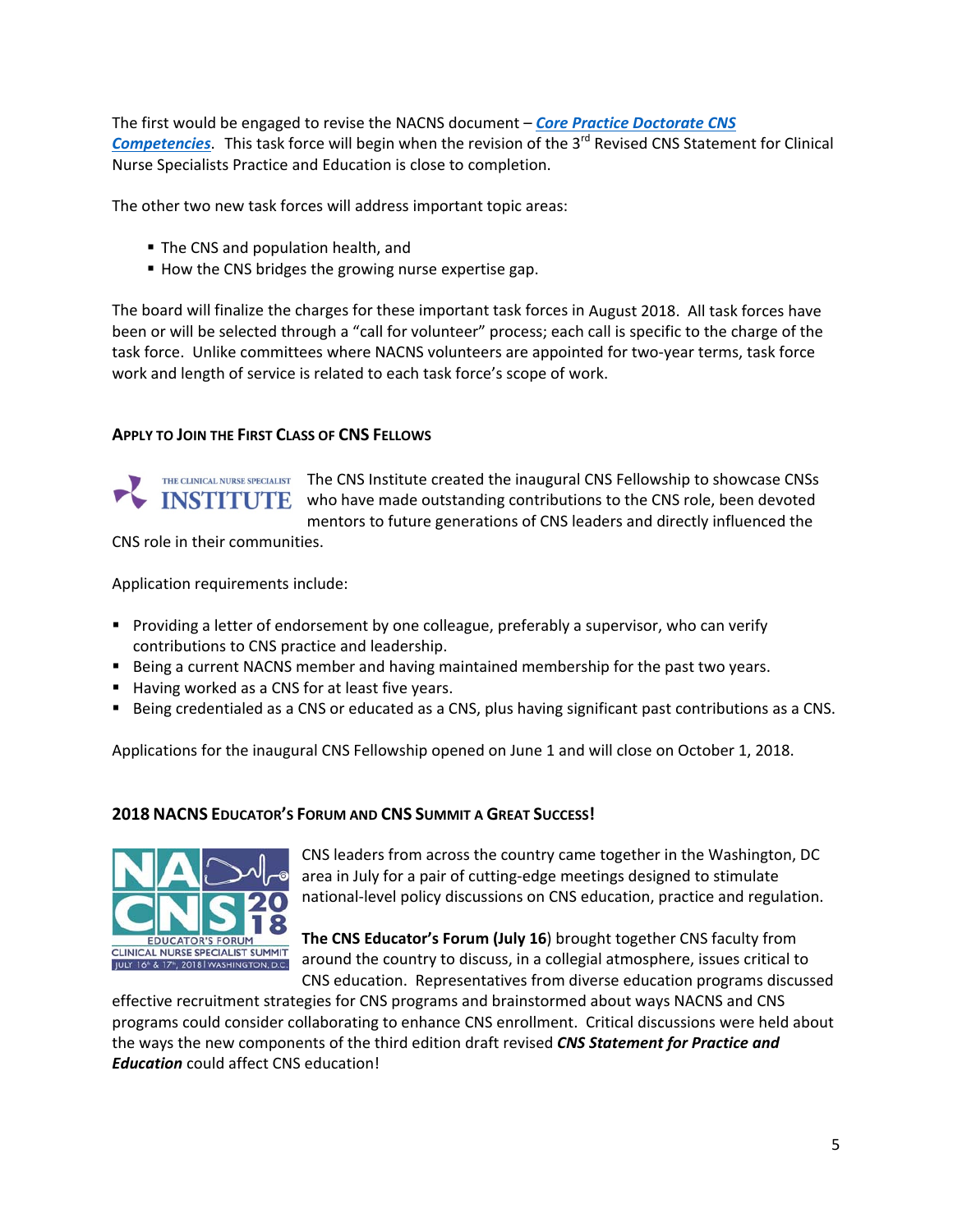**The CNS Summit (July 17)** provided a more interactive format that allowed participants to learn and practice key skills needed to advocate for the CNS role with managers, employers, legislators, the media and other decision-makers. Also, national leaders discussed specific projects that NACNS has supported that showcase the CNS as expert, including malnutrition assessment and management of the hospitalized adult, key concerns with implementation of new technologies in clinical settings and the CNS role on a systems and patient care level in treating patients needing opioids and other pain management therapies.

CNS participants described these days as "inspiring" and "motivating."

**WATCH YOUR EMAIL FOR INFORMATION ON NEXT YEAR'S NACNS EDUCATOR'S FORUM AND CNS SUMMIT.**

# **CNSI TO LAUNCH VIDEO COMPETITION IN OCTOBER**

On October 1, 2018, the CNS Institute (CNSI) will launch a **video COMPLEM EXAMPLE COMPETED COMPETED TO A LIGARY CONSTRUCTED TO A LIGARY CONSTRUCTED TO A LIGARY CONSTRUCTED VALUE OF THE STATE OF THE STATE OF THE STATE OF THE STATE OF THE STATE OF THE STATE OF THE STATE OF THE STATE OF TH** patients, organizations and communities. With this project, the CNS Institute aims to highlight innovative CNS roles, projects, outcomes and NACNS initiatives (e.g., the opioid task force). Details are available on the NACNS/CNSI website. Submissions are due by *December 1, 2018*. Winners will be announced at the 2019 annual conference at the Renaissance Orlando at SeaWorld in Florida on March 6 − 9, 2019. Representatives of the winning submission do not need to be present to win.

#### **DEVELOP YOUR CNS PRECEPTORS TO IMPROVE STUDENT EXPERIENCES**

As the 2018‐19 academic year approaches, be sure that your CNS preceptors are prepared and ready to support students in the clinical setting in the most effective way possible.

The Indiana University School of Nursing and NACNS jointly provide a four‐hour online self‐study course, *Developing Your Skills as a CNS Preceptor*, that gives preceptors the guidance and tools they need to succeed. Incorporating CNS competencies and arranged into three sections — Organizing the Learning Experience, Engaging the Student, and Providing Useful Feedback ─ the course gives the preceptor guidance from the initial contact with a student or faculty member through the end of the clinical experience, to ensure that he or she provides a well‐planned and effective clinical experience for the student and also one that is realistic and appropriate for his/her own setting and practice.

Recent participants have shared their plans to use the content in practice in a wide variety of ways, including improvement of feedback strategies and tools, considering learner characteristics in their approach, setting and regularly referring to goals and expectations, collaborating with learners, utilizing improved communication skills, and applying many concepts to other areas of practice.

Other comments about the course indicate that it is engaging, thorough, useful and easy to follow. One learner recently commented, "*I wish this would have been created sooner*!" Learners are able to download tools that can be adapted to their practice setting for students and colleagues, and will receive 4.0 accredited nursing continuing education contact hours at completion. Though the course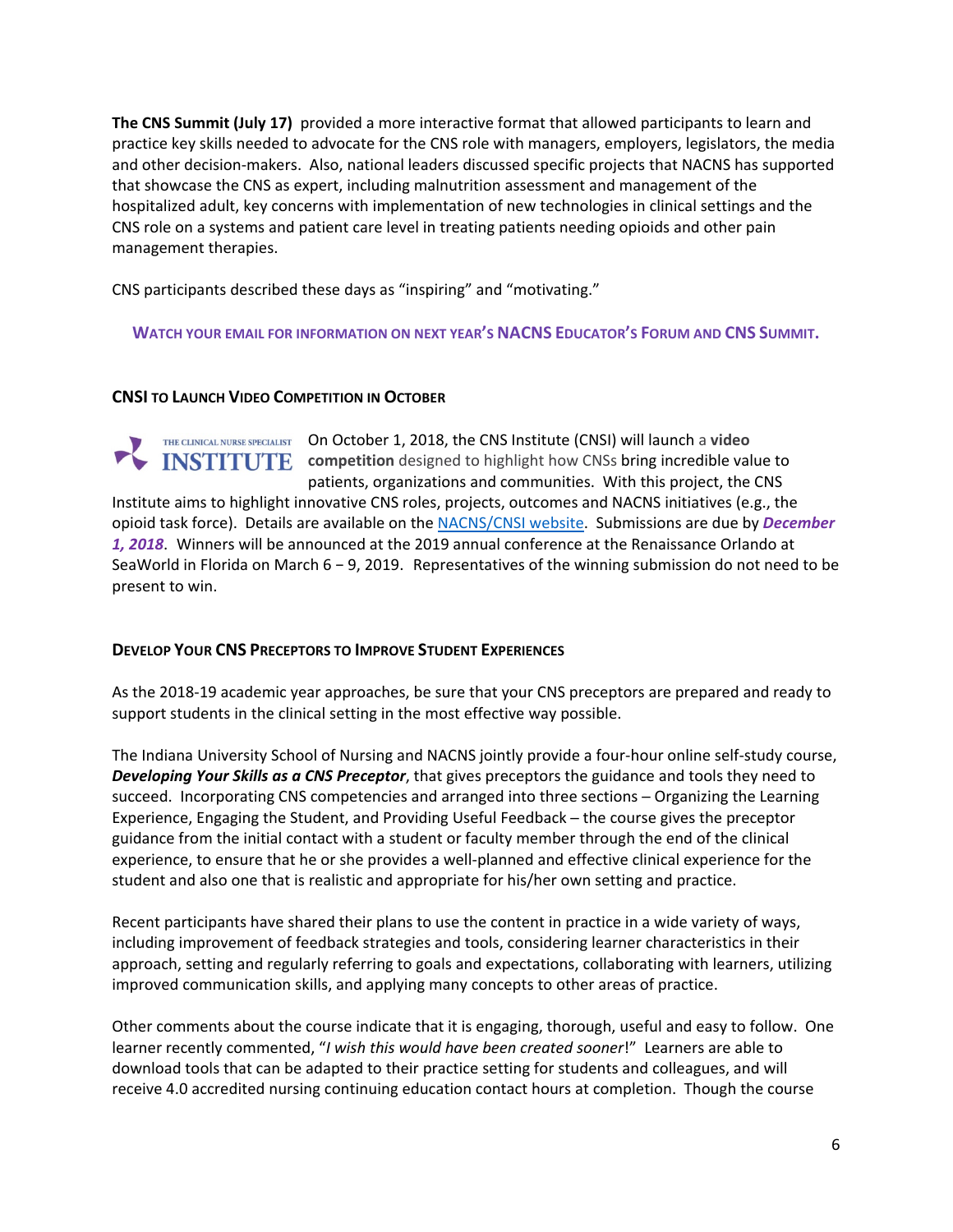currently focuses on student preceptors, a few participants have utilized its content for orienting new CNS hires as well.

Visit the course website for a video course preview and information about fees and online registration.

NACNS member and group rates are available upon request.

# **NACNS WEBINAR SERIES**

# **Don't Miss These Critical Topics that Support CNS Practice!**



NACNS offers low‐cost, monthly webinars for clinical nurse specialists so they can stay on top of innovative practices and policies. Webinars are \$25 for NACNS members, \$60 for non‐members and \$30 for CNS students. All webinars are archived. Listen at your leisure and apply for continuing education certificates. Email info@nacns.org to order an

archived webinar. Register at http://nacns.org/professional‐resources/education/webinar‐series/

# **July 30, 2018, 3‐4 pm (ET) Caring for the Transgender Population: Considerations for Pediatric Care** May Lau, MD, MPH Assistant Professor of Pediatrics, University of Texas Southwestern Medical Director Adolescent and Young Adult Clinic, Children's Medical Center, Dallas, TX

Laura Kuper, Ph.D. Licensed Psychologist, Gender Education and Care Interdisciplinary Support (GENECIS) Program Children's Medical Center, Dallas, TX *Organized by the NACNS Practice Committee* 

**August 7, 2018, 2‐3 pm (ET) Organizing a CNS Team, From the Local to System Level**  Carrie Doyle, DNP, APRN, ACNS‐BC Director of Clinical Practice, Research and Staff Development Providence Hospital, Anchorage, AK

# **September 27, 2018, 2‐3 pm (ET) Neonatal Abstinence Syndrome ─ PHARM CE** Phyllis Whitehead, PhD, APRN, ACHPN, RN‐BC CNC, Palliative Medicine/Pain Management, Carilion Roanoke Memorial Hospital Assistant Professor, Virginia Tech Carilion School of Medicine, Roanoke, VA *Speaker from the NACNS Opioid/Pain Management Task Force*

# **AFFILIATE NEWS**

# **VIRGINIA**

The summer heat is not slowing down the Virginia Association of Clinical Nurse Specialists' efforts to improve scope of practice and to implement the Consensus Model in Virginia.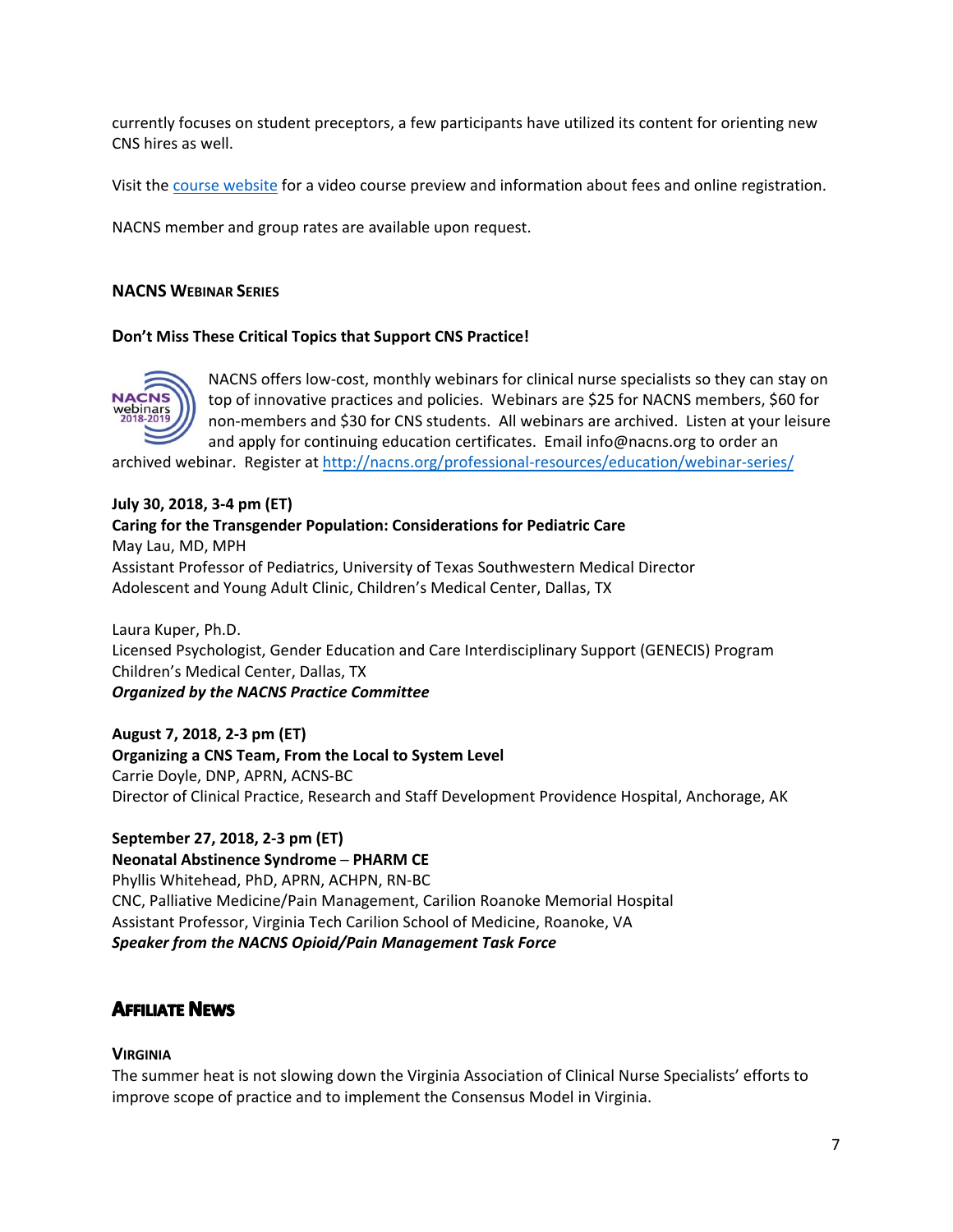The **Legislative Committee** is further defining who CNSs are and their contributions to improving patient outcomes. Current work includes modifications to the definition of a CNS with the Virginia Board of Nursing. This activity is building on passage of HB 330 ‐ Clinical Nurse Specialists, which took effect in July 2016, adding updated language that states that CNSs are APRNs. The **Program Planning Committee** is busy developing a spring 2019 conference with a focus on pharmacology and evidence-based practice.

The affiliate is redesigning its website to enhance communication and better serve members and the community. Please visit the website to learn more about its member's accomplishments in spreading the work of CNSs through presentations and publications worldwide.

# **ASSOCIATION NEWS**

# **AAN Announces Five New Recommendations for the Choosing Wisely® Campaign**

On June 22, 2018, the American Academy of Nursing (AAN) announced five new Choosing Wisely®



recommendations concerning routine treatment approaches that may not always be necessary or even in the best interest of patients.

An initiative of the ABIM Foundation

The Choosing Wisely campaign is an initiative of the ABIM Foundation to encourage conversations between patients and their health care professionals about what care is genuinely necessary. The AAN joined Choosing Wisely in

2014, and has worked since then to engage in conversations with a broad coalition of stakeholder groups and individuals to identify nursing practices that the evidence demonstrates are unnecessary, are done frequently and/or are costly, and may be harmful.

Download the Academy's full list of recommendations here.

# **CLINICAL NEWS**

# **850 MILLION PEOPLE WORLDWIDE HAVE KIDNEY DISEASE**



Kidney disease is a "hidden epidemic" affecting more than 850 million people worldwide. That's twice the number of diabetics (422 million) and more than 20 times the number of people with cancer (42 million) or HIV/AIDS (36.7 million). But most people do not realize that kidney disease is a major health issue.

Renal experts note that kidney diseases often cause no early symptoms. Many

people aren't aware that they increase risk for heart problems, infections, hospitalization and kidney failure.

# **BANDAGE SPEEDS UP HEALING OF DIABETIC WOUNDS**

A bandage device that could hasten the healing process of diabetic wounds was created by researchers at Northwestern University in Illinois. Researchers tested the efficacy of the bandage, which uses the body's own healing ability without the aid of drugs or other pharmaceutical products, and found that it healed diabetic wounds 33% faster than regular bandages.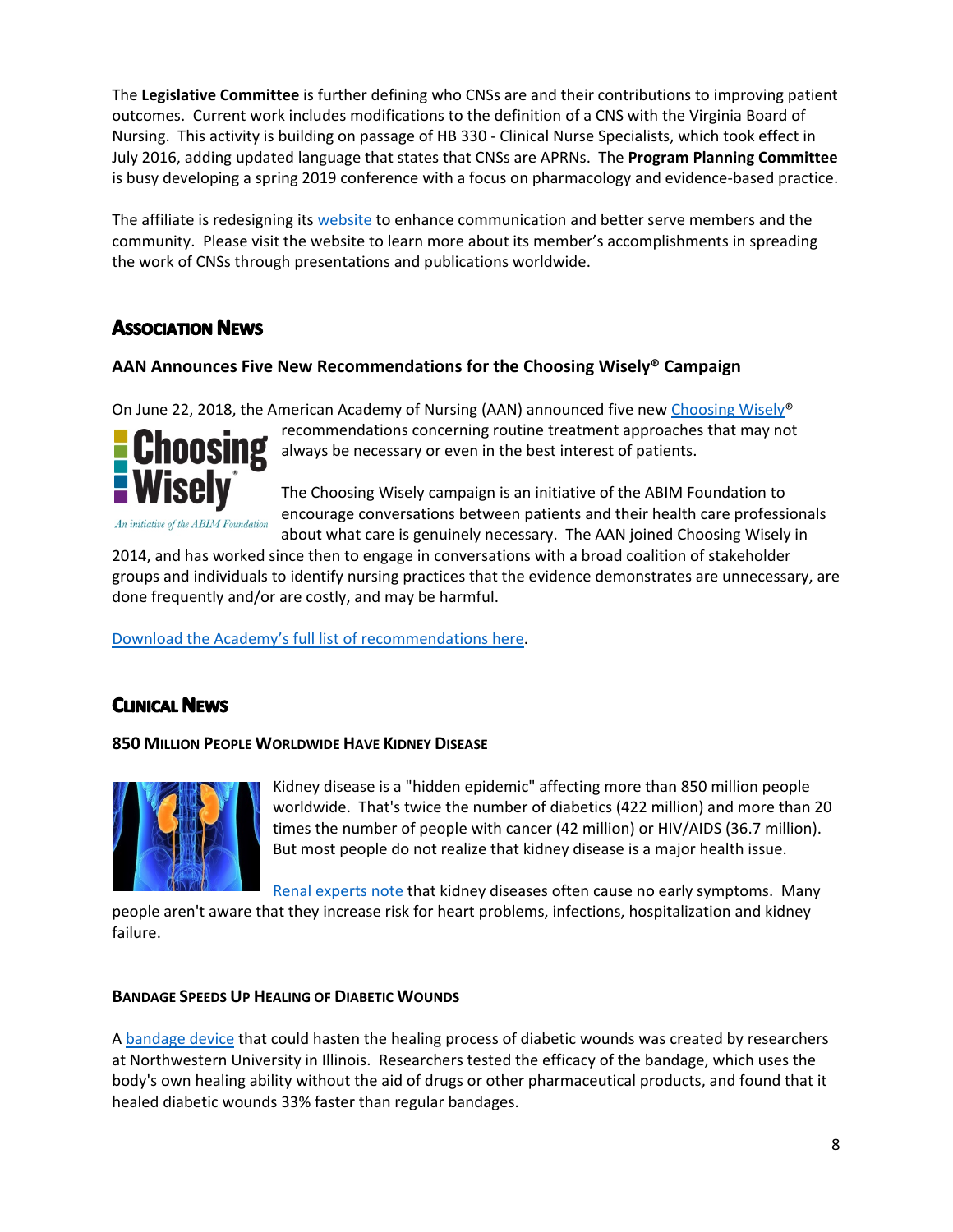# **OPIOID OVERDOSE DEATHS CONTINUE TO CLIMB**



According to provisional data released by the Centers for Disease Control and Prevention, an estimated 46,041 Americans died from opioid overdoses between October 2016 and October 2017, a 15% increase from the prior 12‐month period. Total overdose deaths from opioids, cocaine and psychostimulants rose an estimated 12% to 68,400. The data include national and state‐level estimates by drug category.

#### **HERPES VIRUSES LINKED TO ALZHEIMER'S DISEASE**



A team of scientists reports that two common herpes viruses appear to play a role in Alzheimer's disease. The team also found evidence that the viruses can interact with brain cells in ways that could accelerate the disease. The finding adds credence to a decades‐old idea that an infection can cause Alzheimer's disease. It also suggests that it may be possible to prevent or slow Alzheimer's using antiviral drugs, or drugs that modulate how immune cells in the brain

respond to an infection.

According to Dr. Richard Hodes, director of the National Institute on Aging, which helped fund the research, the study does not prove that herpes viruses are involved in Alzheimer's. Hodes stated that "The data are very provocative, but fall short of showing a direct causal role." Even so, the study offers strong evidence that viral infections can influence the course of Alzheimer's.

# **FEDERAL/STATE ISSUES**

#### **TITLE VIII REAUTHORIZATION UPDATE**

Since the start of the second session of the 115th Congress, NACNS has been urging Congress to make the *Title VIII Nursing Workforce Reauthorization Act of 2017* (H.R. 959) a priority. H.R. 959 seeks to



reauthorize the Nursing Workforce Development programs (authorized under Title VIII of the *Public Health Service Act*) through fiscal year 2022. The Title VIII programs support the recruitment, retention and advanced education of skilled nursing professionals. The bill also extends advanced education nursing grants to IIII≡ support CNSs and clinical nurse leaders, defines nurse-managed health clinics, adds

CNSs to the National Advisory Council on Nurse Education and Practice and reauthorizes loan repayments, scholarships and grants for education, practice, quality and retention.

On June 29, the House Energy and Commerce passed H.R. 959. The bill now awaits a vote on the House floor. S.1109 is the companion bill, which was introduced and referred to the Senate Committee on Health, Education, Labor and Pensions. NACNS will continue to push for passage of H.R. 959/S. 1109 in the 115th Congress.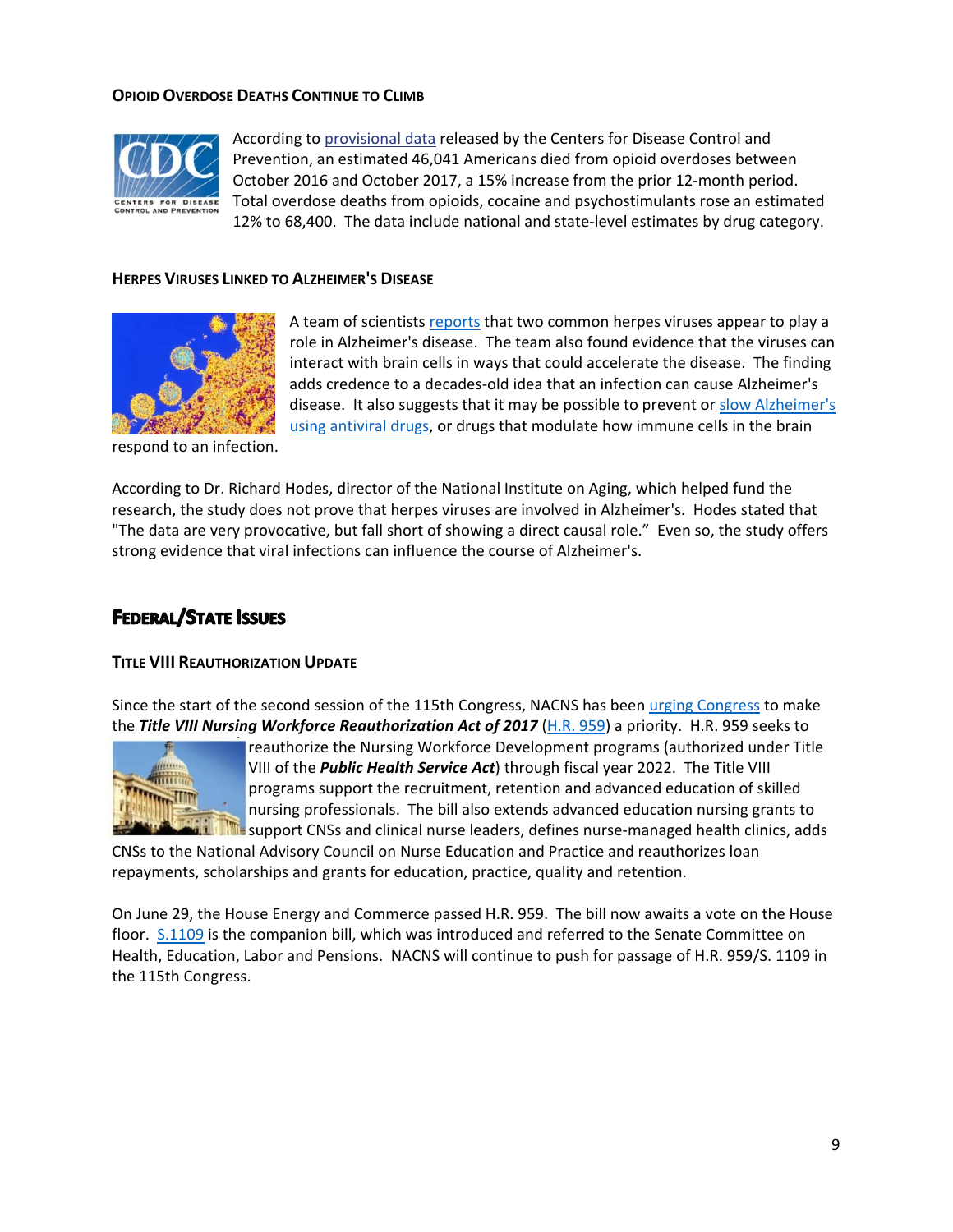#### **HEALTH PLANS MAY NOT BE IN COMPLIANCE WITH MENTAL HEALTH PARITY LAWS**

#### **Mental Health Parity and Addiction Equity Act enforcement action**

Fiscal 2017 violations by type

than medical/surgical care

Source: U.S. Labor Department

plan requirements

\*\*Includes restrictive fail-first policies, prior authorization requirements, and written treatment



Mental health parity describes the equal treatment of mental health (MH) conditions and substance use disorders (SUD) in insurance plans. When a plan has parity, it means that if patients are provided unlimited health care provider visits for a physical chronic condition (e.g., hypertension), they must also be provided unlimited visits for an MH condition (e.g., depression). The *Mental Health Parity and Addiction Equity Act of 2008* (MHPAEA) is a federal law that prevents group health plans and health insurance issuers that provide MH/SUD benefits from imposing less favorable benefit limitations on those benefits than on medical/surgical benefits.

*Modern Healthcare* undertook an examination of five types of MHPAEA violations for Fiscal Year 2017. Twenty‐eight percent were quantitative treatment limitations, e.g., higher copays or lower visit limits than for medical/surgical care; cumulative treatment limits; impermissible annual limits; and

benefit classifications. Forty-nine percent were non-quantitative treatment limitations, e.g., restrictive fail-first policies, prior authorization requirements and written treatment plan requirements.

According to *Modern Healthcare's* report, not only are insurers "increasingly . . . using undocumented utilization review rules and procedures, known as non‐quantitative treatment limitations, to deny claims," but the Department of Health and Human Services "has been sluggish in enforcing parity in its areas of responsibility, including Medicaid and the Children's Health Insurance Program."

Noncompliance with MHPAEA is a major problem at this time when the United States is experiencing a crisis of drug misuse and overdose deaths. Kaiser Health News summarizes that "many families report similar battles with insurers in getting coverage for needed mental healthcare and/or addiction treatment. This includes situations when patients at high risk of relapse were discharged from residential care over clinicians' objections because their insurer stopped paying, or when patients in acute withdrawal had to wait for their insurer to approve payment for medication‐assisted treatment. Some patients reportedly have died due to delays in getting needed coverage and care. Insurers blame access problems on the national shortage of behavioral health professionals and a lack of reliable quality measures for behavioral health facilities."

Advocates are seeking to strengthen parity enforcement. They are pushing for regulators to certify that health plans are in compliance with parity rules before the plans are offered on the market.

# **RESCISSION PACKAGE AND CHIP**



In March, President Trump signed a \$1.3 trillion spending bill for FY2018. Owing to concerns about how the spending will explode the national debt, the president asked Congress to rescind funds previously allocated. In June, the House passed *H.R.5442 ‐ A Fast‐Tracked Executive Rescission Review (AFTERR) of Appropriations Act of 2018***,** which seeks to revoke \$15 billion in appropriated funds from federal agencies, the first such rescission package since the Clinton administration.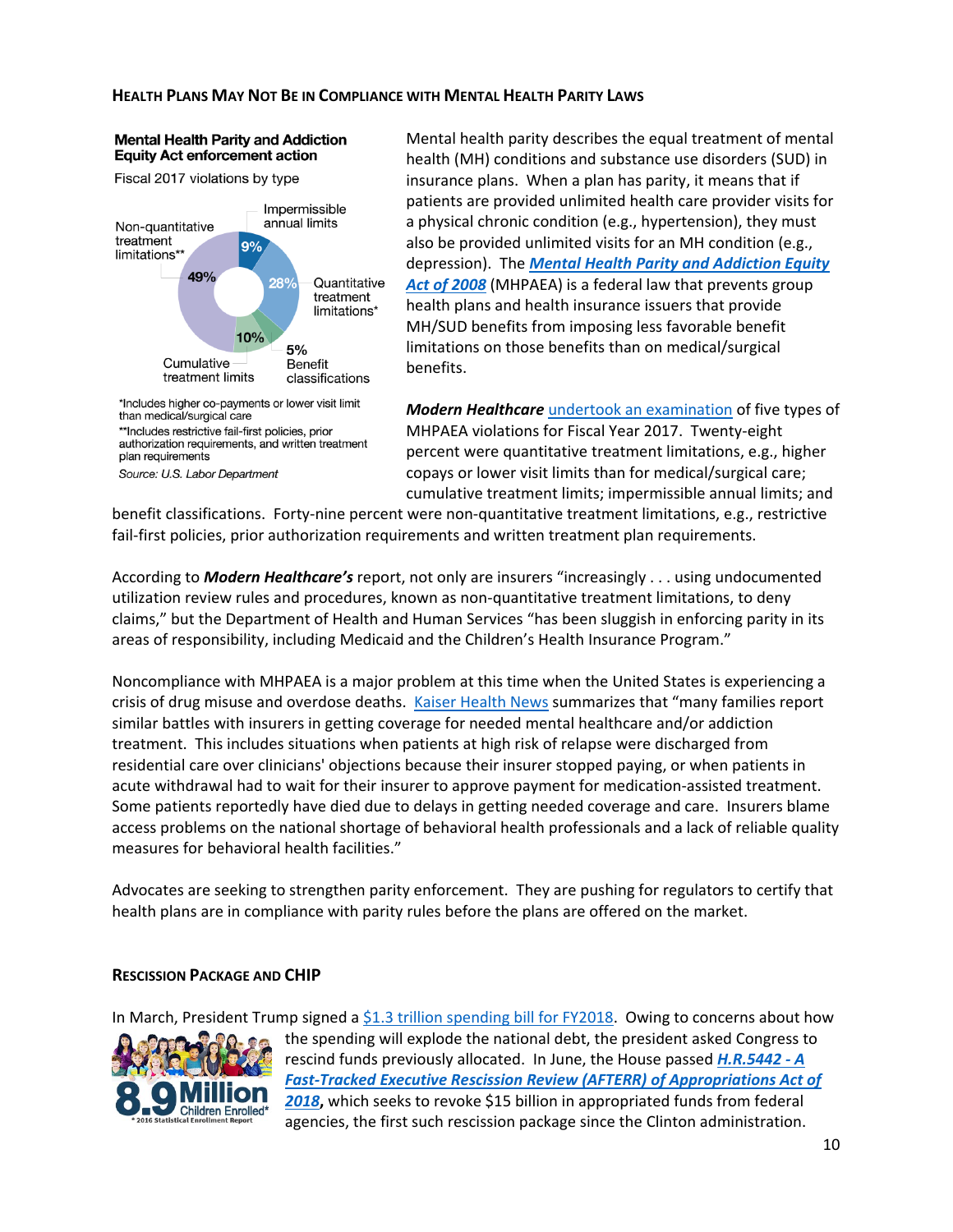Most of the cuts would not affect agencies directly, because these "clawbacks" deal with monies that Congress appropriated but were unspent, such as the \$7 billion from the Children's Health Insurance Program (CHIP), \$5 billion of which has expired and cannot be spent, and \$2 billion from a Child Enrollment Contingency Fund. The contingency fund is a "rainy day" account to help prevent states from running out of money. Before the contingency fund was established, if a state experienced higher enrollment than expected, federal funding would be insufficient to cover the costs. Nonetheless, the Trump administration says the contingency fund will be unnecessary.

CHIP covers nearly 9.4 million children, and is a key contributor to record‐low levels of uninsurance among children. In January of this year, after a series of short-term patches that left states with a great deal of uncertainty, Congress passed a six‐year extension of CHIP. Three weeks later, Congress extended the program for another four years, reauthorizing the program through FY 2027.

A Congressional Budget Office (CBO) letter estimated that the impact of the rescission on CHIP "would not affect outlays, or the number of individuals with insurance coverage." CHIP advocates are particularly concerned that while the contingency fund dollars being rescinded may not be tapped in Fiscal Year 2018, there was no way for CBO to predict a contingency. CBO cannot assume recessions or natural disasters. Advocates contend it is critical that sufficient funding for CHIP remains available in the contingency fund in order to continue coverage if an unforeseen disaster happens.

Also, a CBO report on the proposed rescission found that while the package cuts \$15 billion, it essentially will save only about \$1 billion. The bill has moved to the Senate for consideration.

# **HHS TASKS NEW OFFICE TO BATTLE DISEASE THREATS WITH TECHNOLOGY**



The Department of Health and Human Services launched a new initiative that it hopes will track and end infectious disease threats before they become full-fledged epidemics. The new office, known as the Division for Research, Innovation and Ventures (DRIVe), creates a network of private partners known as accelerators. These organizations will seek

out startups and other businesses and help them develop their technologies and treatments to detect and battle infectious diseases.

Another key focus of DRIVe projects is to create an effective treatment for sepsis. Sepsis, a top cause of hospitalization in America, leads to 250,000 deaths annually and costs approximately \$24 billion a year to treat.

# **HOW STATES CAN USE MEDICAID FUNDS TO FIGHT OPIOID PROBLEM**

 $S$ .gov Centers for Medicare & Medicaid Services The Centers for Medicare and Medicaid Services (CMS) released a State Medicaid Director letter (SMD) aimed at helping states take advantage of federal funding opportunities to support health

information technology efforts to address the opioid public health emergency. The SMD, Leveraging Medicaid Technology to Address the Opioid Crisis, provides guidance to the states about various telemedicine and prescription monitoring tools used to enhance efforts by state agencies, providers and partners to combat the opioid crisis.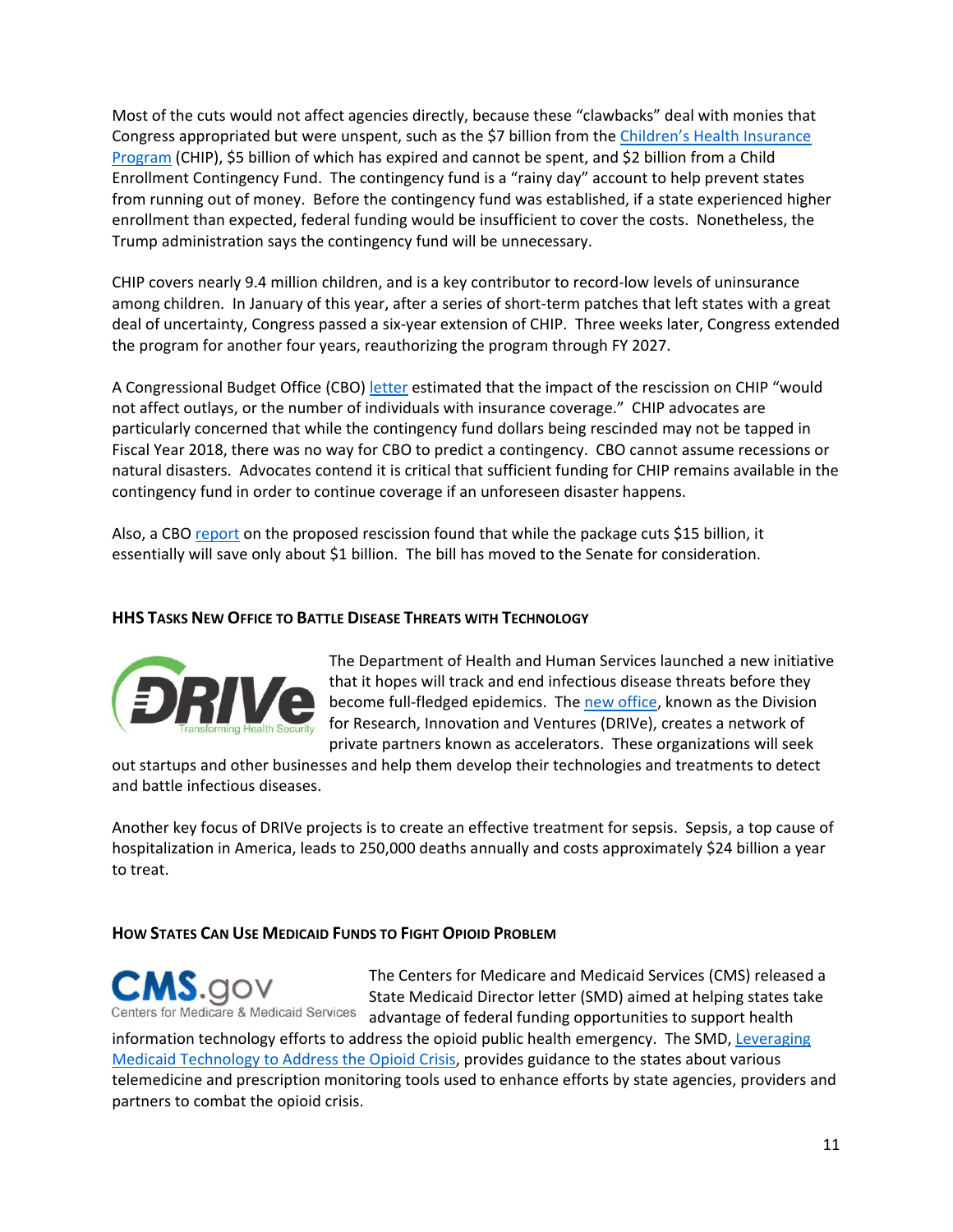CMS also issued an informational bulletin to the states titled Neonatal Abstinence Syndrome: A Critical Role for Medicaid in the Care of Infants. The bulletin provides states with options, including Medicaid coverage options and limitations, for designing approaches to treatment of infants with Neonatal Abstinence Syndrome (NAS). It contains a summary of studies on such treatment, which suggest possible strategies that states may consider to build effective coverage programs. It further discusses ways in which Medicaid can support parents and caregivers to improve health outcomes for infants with NAS.

# **\$930M TO HELP STATES FIGHT OPIOID MISUSE**

The Substance Abuse and Mental Health Services Administration (SAMHSA) is accepting applications for



fiscal year 2018 State Opioid Response Grants (Short Title: SOR). The program aims to address the opioid crisis by increasing access to medication‐assisted treatment using the three FDA‐approved medications

for the treatment of opioid use disorder (OUD), reducing unmet treatment need, and reducing opioid overdose related deaths through the provision of prevention, treatment and recovery activities for OUD, including prescription opioids, heroin and illicit fentanyl and fentanyl analogs.

State allocations for the Opioid SOR grants are calculated by a formula. Each state, as well as the District of Columbia, will receive not less than \$4,000,000. Each territory will receive not less than \$250,000. The program also includes a 15% set‐aside (\$142.5 million) for the 10 states with the highest mortality rate related to drug poisoning (overdose) deaths. The grants are part of the more than \$2 billion in funding allocated to address the opioid problem over the next two years. Congress appropriated the funds as part of the FY 2018 spending agreement passed in February and signed into law in March.

# **AMA AND BARRIERS TO FULL PRACTICE AUTHORITY**



Full practice authority (FPA) allows all APRNs to practice to the full scope of their education and certification. FPA for all APRNs is impeded in many states by various barriers and restrictions, such as state laws that mandate collaborative practice agreements requiring that APRNs deliver care with physician oversight. Sometimes these agreements are temporary, as in the case of states with transition‐to‐practice periods, which require APRNs to have physician oversight

for a specific number of hours or years, after which they can apply to work independently. Another barrier to FPA has been opposition from professional medical associations.

Most recently, the American Medical Association (AMA) has contacted the National Council of State Boards of Nursing (NCSBN) to request that provisions of the NCSBN APRN Model Compact, for APRN multistate licensure privilege, be removed or substantially revised. Specifically, AMA is seeking to alter sections of the Model Compact, which grant prescriptive authority and allow APRNs to practice independent of a supervisory or collaborative relationship with a physician, notwithstanding state law to the contrary. The AMA, and the other medical organizations that are signatories to the letter, contend that the APRN Compact is the only compact that changes the health professional's scope of practice. These professional societies "object to the use of interstate licensure compacts as a mechanism through which to expand scope of practice laws."